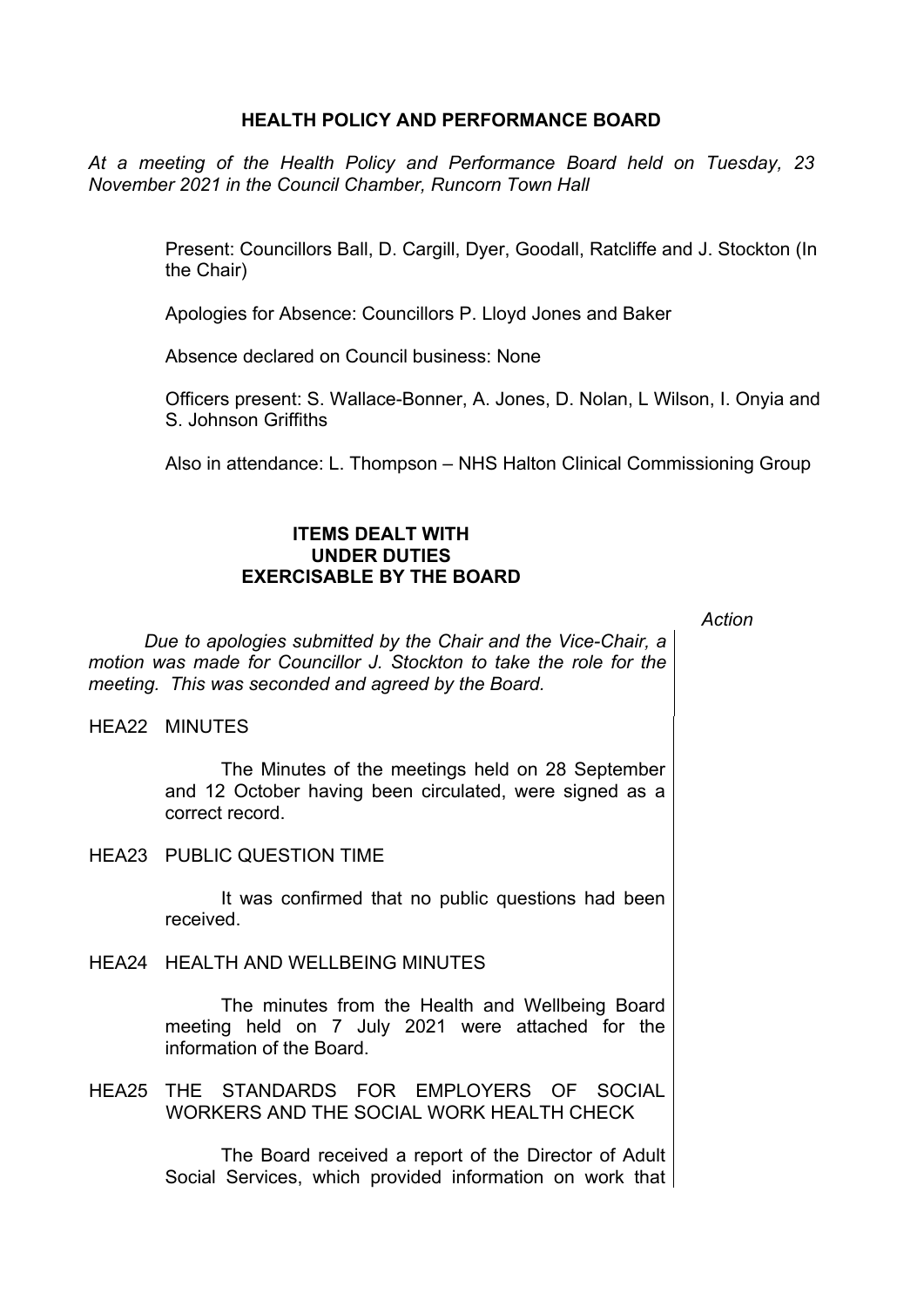had taken place within Adult Social Care (ASC) in relation to the *Standards for Employers of Social Workers in England*, which was published by the Local Government Association (LGA).

It was reported that a self-assessment exercise had been undertaken locally to establish Halton's performance in relation to the Standards and staff had also taken part in the Social Work Health Check survey, which was required under one of the employer standards.

The report provided Members with further information on the outcome of the Health Check survey as well as information on the Standards self-assessment exercise. It was noted that the Health Check survey had been coordinated at a national level by the LGA with national, regional and local reports being produced. Halton's social workers took part in the survey in December 2020 and the headline local report was received in January 2021 (Appendix A). A more detailed local report was received in May 2021 (Appendix 2).

It was noted that the Health Check survey was being run on an annual basis with the next one due to start in September 2021. Halton had registered interest in taking part and was waiting for further information.

The following further information was provided in response to Members questions:

- There were 22 respondents out of 55 to the survey, which represented 40% of staff;
- Continuous Professional Development (CPD) was good in Halton and improvements to this were always being looked at to encourage staff to stay; and
- Training opportunities had been reduced during the pandemic, however all staff had now been given training opportunities.

RESOLVED: The Board note the contents of the report.

# HEA26 PUBLIC HEALTH RESPONSE TO COVID-19 **CORONAVIRUS**

The Director of Public Health and Protection provided the Board with an update on the Public Health response to Covid-19 Coronavirus.

The update and accompanying presentation included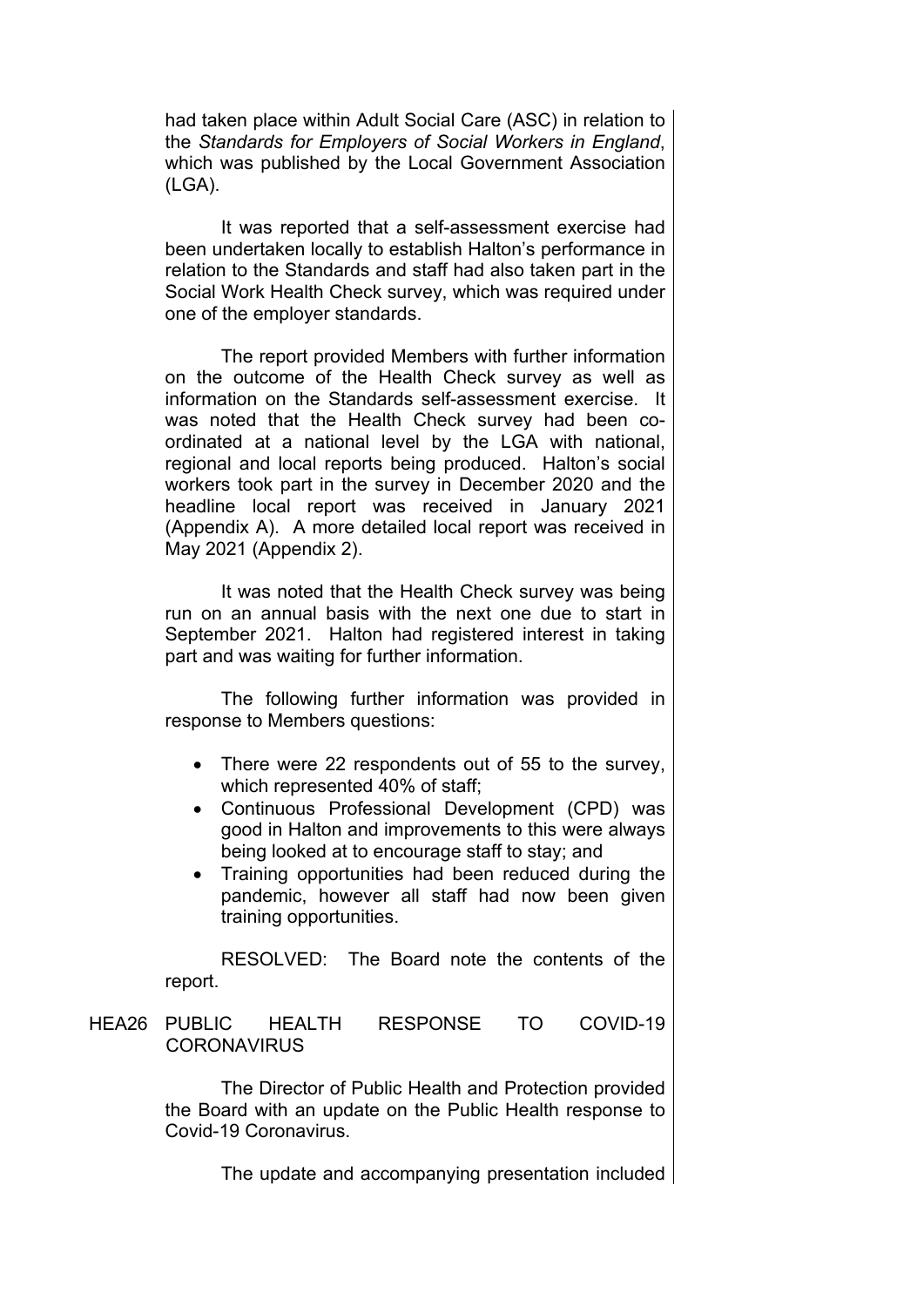the most recent Covid-19 figures and data for Halton; how the Halton Outbreak Support Team (HOST) were working to successfully identify and manage local outbreaks; and gave details of the most recent information on testing and vaccination for people in Halton.

Responses to Members questions were provided and the following additional information was provided:

- The Public Health Team recognised the remoteness of the vaccination centre on Manor Park and although they did not organise the centres, work was underway with NHS England to look for a more central location which would be easier for people to get to:
- Occasionally there were issues with the supplies of the vaccine to pharmacies;
- Communication of the importance of having the vaccine was still being concentrated on, to encourage those who were still resisting this. Public Health staff had also made visits to supermarkets and businesses to promote this;
- Public Health had a dedicated schools based team which held daily meetings where they compiled Covid data from schools;
- The vaccination data relating to NHS staff was reported to NHS England; and
- The vaccination site at the Brindley would close from 1 December 2021.

RESOLVED: That the update be received.

## HEA27 ONE HALTON UPDATE

The Board received a paper from the Strategic Director – People (HBC) and the Chief Commissioner – NHS Halton CCG, which provided a position statement for One Halton in relation to the following:

- a) The Cheshire and Merseyside (C&M) Integrated Care Service developments;
- b) The C&M CCG Transition Programme;
- c) The C&M Integrated Care Board (ICB) Constitution consultation; and
- d) The One Halton place self-assessment against the C&M Development Framework.

Members discussed what the proposals meant for the people of Halton and for the staff from the CCG. It was reported that although some large scale projects would need to be carried out across Cheshire and Merseyside, the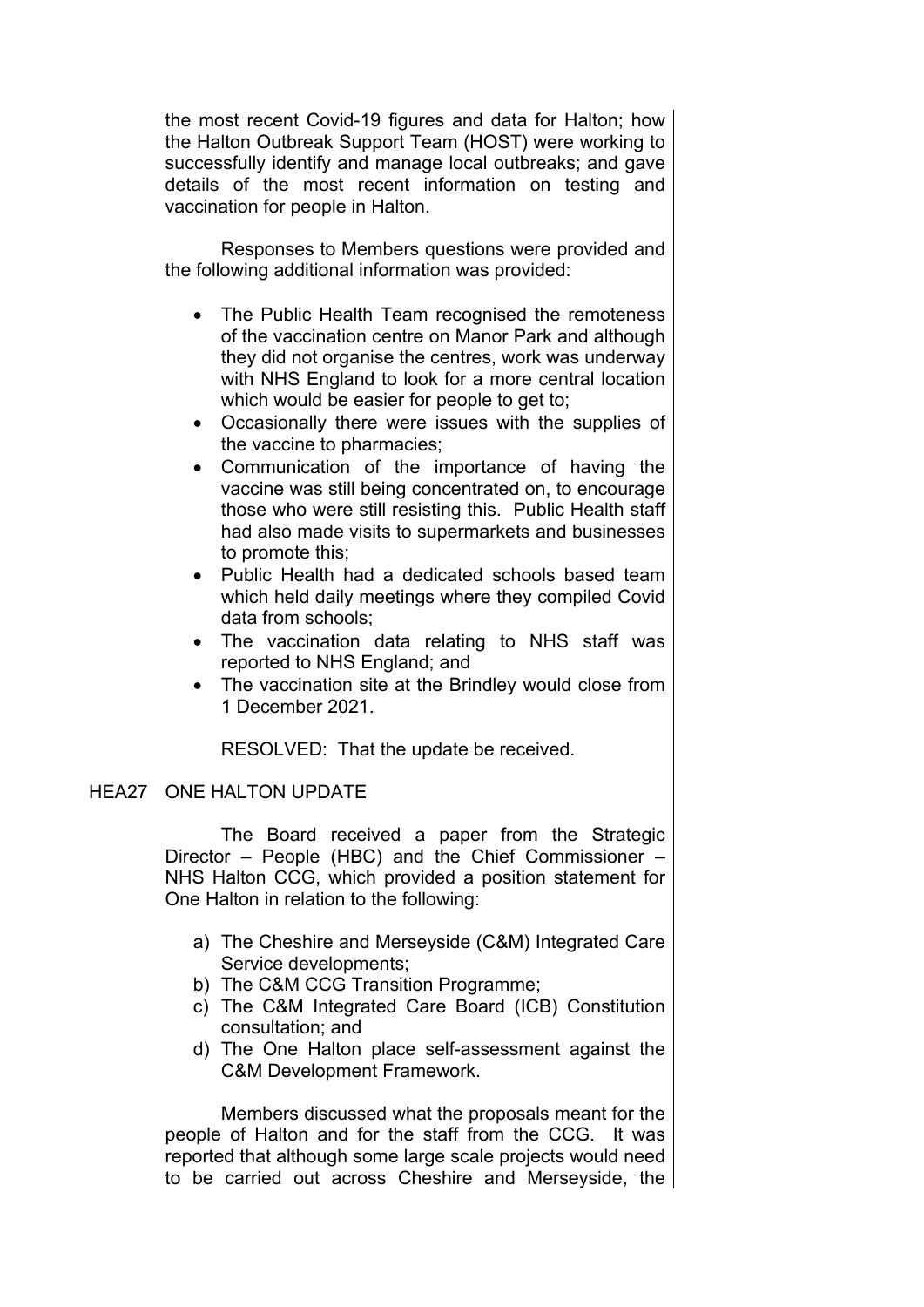public would see some changes to health services locally.

RESOLVED: That the report be noted.

#### HEA28 SUICIDE PREVENTION

The Board received a report of the Interim Director of Public Health, which provided an update on the suicide prevention agenda.

The report discussed:

- a) Public Health England Prevention and Promotion Mental health funding (£270,000) for mitigation against Covid impacts and outcomes achieved;
- b) Champs and the NO MORE Suicide Strategy and outcomes achieved so far;
- c) Core Local Activity tackling mental health stigma in men with Halton's Time to Change Hub and the outcomes achieved to date; and
- d) Mental health teams in schools their outcomes achieved to date.

Members discussed the following:

- Champs funding from the NHS to help with the prevention of suicide amongst children;
- Staff working closely with schools to give psychological support but this had proved difficult due to lack of funding;
- Mental health first aid what to look for. This was being taught in community venues and to front line staff to educate people to identify the signs of someone suffering with mental health problems; this was supported by social media campaigns; and
- The Multi Partner Implementation Group in relation to schools – this consisted of educational psychologists and staff from the education and the health implementation teams.

RESOLVED: That the Board notes the report.

# HEA29 UPDATE ON THE IMPLEMENTATION OF MANDATORY VACCINATION REGULATIONS IN ADULT CARE HOMES

The Board considered a report of the Strategic Director – People, which gave an update in relation to the risks associated with the recent Government legislation published on the need to vaccinate people working or deployed in care homes.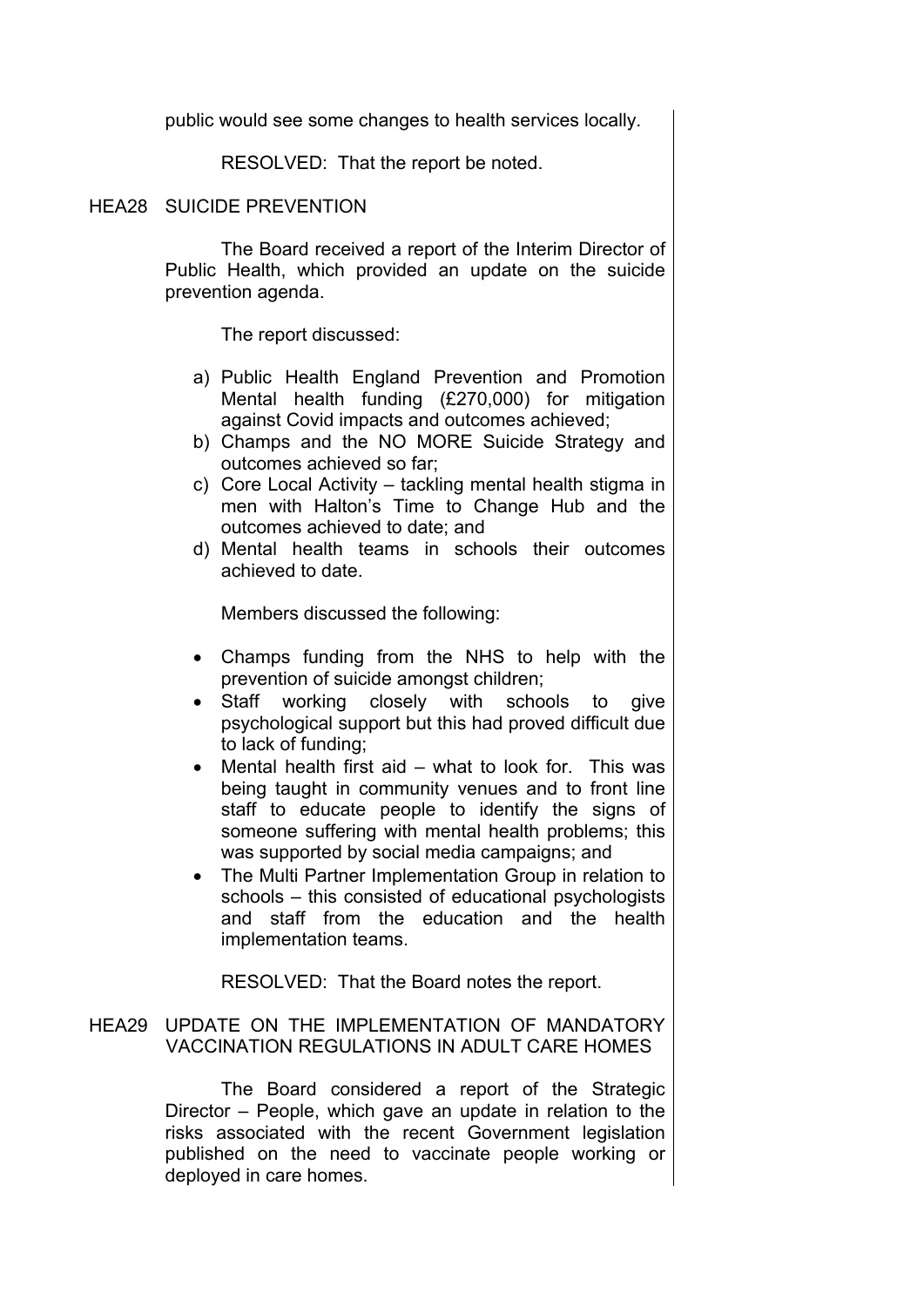The implications of implementing the regulations identified in the original report (submitted to the Board on 28.09.21), were that staff who worked within care homes or were required to visit care homes as part of their role who were not fully vaccinated or refused to be vaccinated by 11 November 2021, could not continue to be employed in that role.

Members were provided with an update on the actions taken so far to implement the regulations and monitor and mitigate, where appropriate, the consequential risks associated with possible workforce reductions after 11 November 2021.

It was noted that an updated risk assessment had been carried out against the five risk areas outlined in the report – Employment, Workforce, Commissioning, Continuity of Care and Viability. Members were advised that the Council would continue to review the business contingency plans for Council run care homes and the numbers vaccinated were now being monitored daily. Further, the Council would continue to use all means available to encourage uptake and to ensure that providers continued to accurately and regularly report the vaccination status of their staff.

In response to a query regarding additional precautions being taken by staff who were medically exempt from vaccination but continuing to work in the care homes, it was noted that they were required to take two lateral flow tests per week; one PCR test per week; and wear the required PPE items prior to entering their place of work.

RESOLVED: That the Board notes the report.

#### HEA30 UPDATE ON MENTAL HEALTH ISSUES

The Board considered a report of the Strategic Director – People, which provided an update on two developments within local mental health services – the current impact of the take-over by Merseycare NHS Mental Health Trust of the former North West Boroughs (NWB) Mental Health Trust; and the implementation of the national Mental Health Breathing Space Scheme.

It was reported that so far the take-over by Merseycare NHS Mental Health Trust of the former NWB had made very little impact locally on front line service delivery. A local multi-agency health partnership board was being re-established imminently, which would include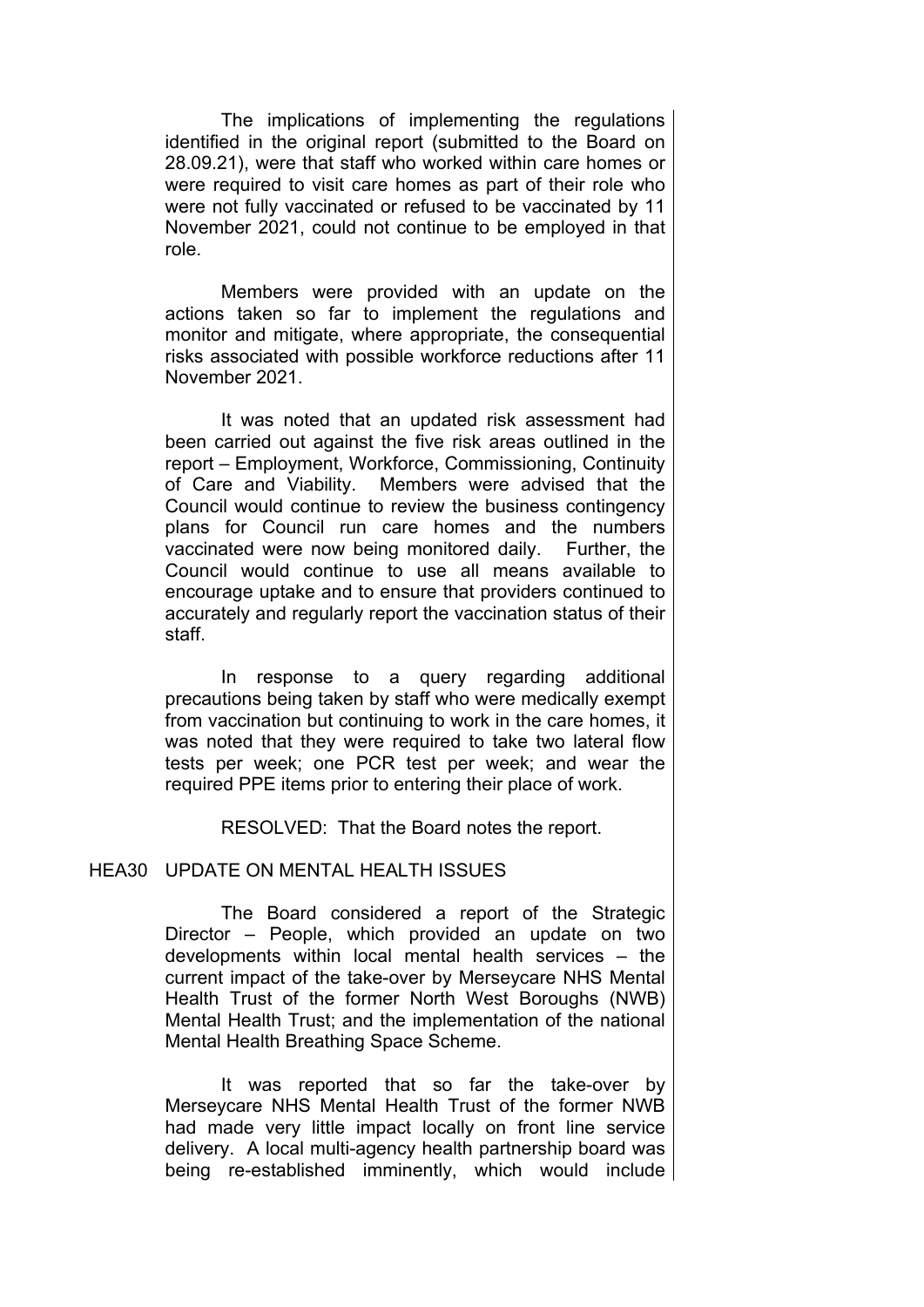|       | Merseycare, and would make the transmission<br>of<br>information and service developments easier to maintain<br>through consistent conversation.                                                                                                                                                                                                                                                                                                                                          |                                |  |
|-------|-------------------------------------------------------------------------------------------------------------------------------------------------------------------------------------------------------------------------------------------------------------------------------------------------------------------------------------------------------------------------------------------------------------------------------------------------------------------------------------------|--------------------------------|--|
|       | Members were advised that the Mental Health<br>Breathing Space (MHBS) scheme was introduced by central<br>Government and implemented in May 2021. It aimed to<br>provide people who were in debt and who qualified for the<br>scheme, with a period of respite during which they could not<br>be pursued by their creditors until their debts had been<br>addressed by a specialist debt adviser. The elements and<br>reasons for the scheme being set up were outlined in the<br>report. |                                |  |
|       | In response to members' questions it was noted that<br>the measure of service delivery impact came from people on<br>the ground, so feedback from front line teams. The Board<br>recognised that financial problems did affect some people's<br>mental health and they required specialist support to get<br>them through this. The numbers of referrals made to date<br>would be provided at a future meeting of the Board.                                                              |                                |  |
|       | RESOLVED: That the Board notes the contents of<br>the report and comments made.                                                                                                                                                                                                                                                                                                                                                                                                           | Strategic Director<br>- People |  |
| HEA31 | PERFORMANCE MANAGEMENT REPORTS, QUARTER 2<br>2021/22                                                                                                                                                                                                                                                                                                                                                                                                                                      |                                |  |
|       | The Board received the Performance Management<br>Reports for quarter two of 2021/22.                                                                                                                                                                                                                                                                                                                                                                                                      |                                |  |
|       | Members were advised that the report introduced,<br>through the submission of a structured thematic<br>performance report, the progress of key performance<br>indicators, milestones and targets relating to Health in<br>quarter two of 2020-21. This included a description of<br>factors, which were affecting the service.                                                                                                                                                            |                                |  |
|       | The Board was requested to consider the progress<br>and performance information and raise any questions or<br>points for clarification and highlight any areas of interest or<br>concern for reporting at future meetings of the Board.                                                                                                                                                                                                                                                   |                                |  |
|       | It was noted that some areas within Adult Social<br>Care, Public Health and NHS Services were still being<br>effected by the pandemic so some data was limited.                                                                                                                                                                                                                                                                                                                           |                                |  |
|       | ASC 13 - the numbers of households living in<br>temporary accommodation was down due to some<br>resources still being used from the start of the pandemic.                                                                                                                                                                                                                                                                                                                                |                                |  |
|       |                                                                                                                                                                                                                                                                                                                                                                                                                                                                                           |                                |  |